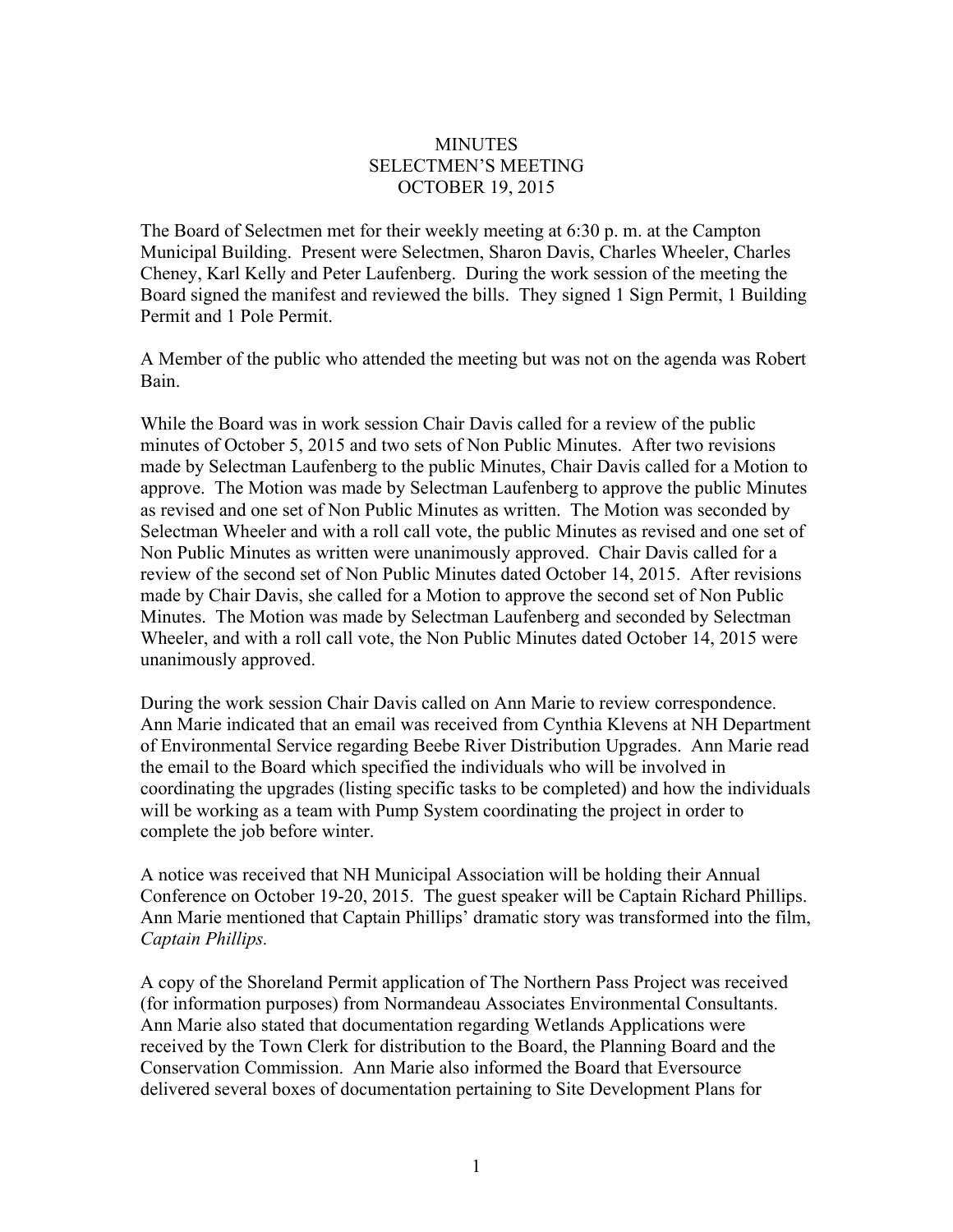Northern Pass. The Board suggested that Tom Mullen and George Wright be notified that this information is available for reviewing at the Selectmen's Office. Ann Marie stated that Mary Durgin, Town Treasurer has been preparing with Northway Bank and the Town Clerk/Tax Collector to accommodate the public by accepting credit card processing. Ms. Durgin supplied the packet of information from the bank regarding this process to Ann Marie. Anna Hanrahan, Deputy Treasurer, will be reviewing the packet and Ann Marie stated that Ms. Durgin inquired if the Board could also review the documentation. Selectman Laufenberg and Selectman Wheeler volunteered to review the documentation. Ann Marie mentioned that this service would create no charges to the Town. She also mentioned that a new bank account will have to be opened and the Town Clerk/Tax Collector's Office will have 3 credit card machines available to the staff. Chair Davis asked Ann Marie to inquire if the machines will be in compliance with the new law "chip" law that went into effect on October 1, 2015.

Ann Marie distributed to the Board the cash balance spreadsheet prepared by the Diane Richards, bookkeeper, giving an update to the Board. Ann Marie commented that the cash balance is in good shape and there will probably not be a need for applying for a Tax Anticipation Note this year.

Ann Marie informed the Board that a proposal for cleaning services for the Town Municipal Building was received from PF Property Maintenance, LLC in the amount of \$140.00 weekly. Another proposal was also received from Deb Hills Cleaning Services in the amount of \$125.00 for one day a week. Both quotes are for the cleaning of the entire building. Ann Marie informed the Board that Janet Woolfenden has expressed an interest in the cleaning position for the Police Department. Police Chief Warn suggested that the "General Government Buildings" budget line be set at \$8,000.00 and that out of that line the sub-contracted services would be paid as well as cleaning products. Police Chief Warn also suggested that the Police Department would place an amount of \$4,000.00 to the Janitorial line and would pay Ms. Woolfenden from that line at her overtime rate. The Board acknowledged concerns expressed by Chief Warn regarding working around the cleaning services' schedule and the Police Department's schedule and issues of separating the cleaning sections with two sub-contractors. After discussion, **the Board's unanimous consensus was to approve the proposal for cleaning from Deb Hill Cleaning Services in the amount of \$125.00 per week for cleaning the entire Municipal Building.**

An email was received from Nancy Bell, Vermont/New Hampshire Director of The Conservation Fund, regarding the Beebe River Conservation property. She wrote to request a letter of support from the Town to submit with the application for their federal funding application and also suggested noting in the letter any unique thoughts about what benefits the conservation property will bring to the Town.

Ann Marie indicated that Nancy Decoteau, from The Town of Thornton inquired if the Town of Campton has renegotiated its contract with Time Warner. The Board commented that they have no way of renegotiation since we have no other cable companies interested in coming to Campton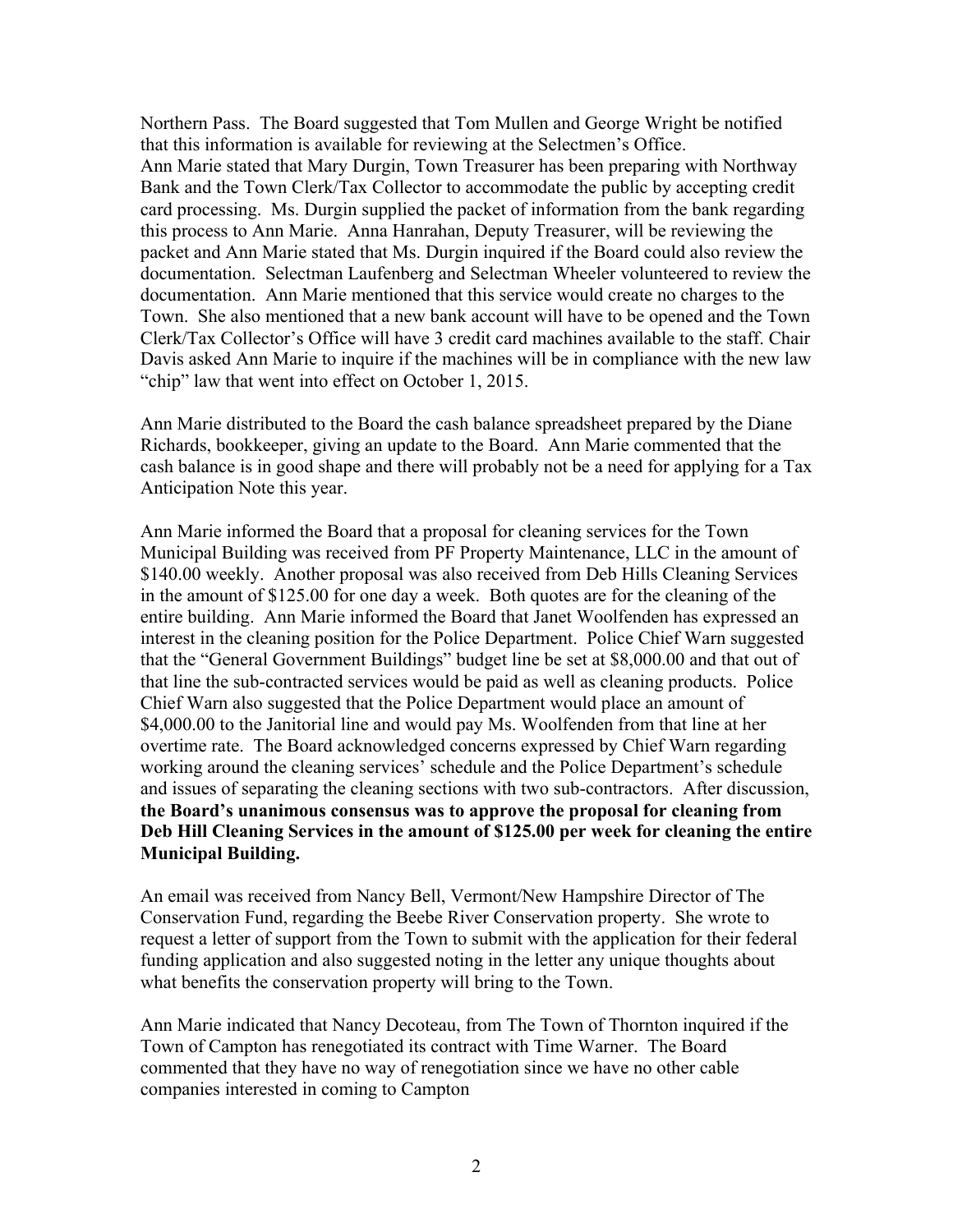Ann Marie informed the Board that the tax auction went very well and every property was sold and six properties were redeemed.

There were no Tax Agreements or personnel issues for Non Public Session so Chair Davis proceeded with Other Business Agenda Items and called on Fire Chief Dan Defosses to discuss proposed amendment to the Campton/Thornton Fire Department Intergovernmental Agreement. Kelly Bolger, Fire Commissioner, was also present. Chief Defosses explained that during the course of working on the Fire Department policy, they forwarded to their new Attorney, Douglas Mansfield, a copy of the most recent Intergovernmental Agreement. After Attorney Mansfield's review of the Intergovernmental Agreement he noted that under the statute for municipal fire departments, RSA 154:1, it is the Fire Chief who shall have the organizational and administrative control of the Department, subject to such laws and written formal policies or guidelines as maybe adopted by the appointed Commissioners. In a letter to the Fire Commissioners, Attorney Mansfield pointed out that the present structure under the Campton/Thornton Fire Intergovernmental Agreement allows the Commissioners to adopt personnel policies, yet requires signed approval of the Boards of Selectmen. Attorney Mansfield pointed out that the present Intergovernmental Agreement further provides that the Commissioners may hire and remove Department personnel as recommended by the Fire Chief, yet creates an appeal process where hiring and removal decisions are brought before and decided by the Boards of Selectmen. Attorney Mansfield indicated that the present Intergovernmental Agreement, as written, runs contrary to the requirements of RSA 154:1. Chief Defosses stated that Attorney Mansfield recommended that the Boards of Selectmen be approached to amend the Agreement to address the issues discussed above. The First Amendment to the Intergovernmental Fire Agreement was prepared by Attorney Mansfield and copies of the Amendment were presented to the Board this evening for review. Chair Davis inquired of each Board member their comments. After discussion it was the majority consensus of the Campton Board of Selectmen that the Amendment would promote better operations of the Fire Department and could possibility alleviate the potential for a legal action. After discussion and concerns expressed and resolved, Chair Davis called for a **Motion to adopt the First Amendment to the Campton/Thornton/Ellsworth Intergovernmental Fire Rescue Service Agreement. The Motion was so moved by Selectman Wheeler, and seconded by Selectman Laufenberg, and with a roll call vote: Selectman Davis – aye, Selectman Wheeler – aye, Selectman Cheney – aye, Selectman Kelly – aye, and Selectman Laufenberg, the Motion to adopt the Amendment was unanimously approved.** 

Chair Davis called on Selectman Laufenberg who expressed (together with Selectman Kelly) the communication issue between the Board and Fire Department and it was requested again that all 3 Campton Commissioners attend the quarterly updates to the Board of Selectmen; however, he did express his gratitude that Mr. Bolger has attended the majority of previous meetings. Mr. Bolger expressed that he will relay the concerns to the Commissioners. Fire Chief Defosses and Mr. Bolger thanked the Board for their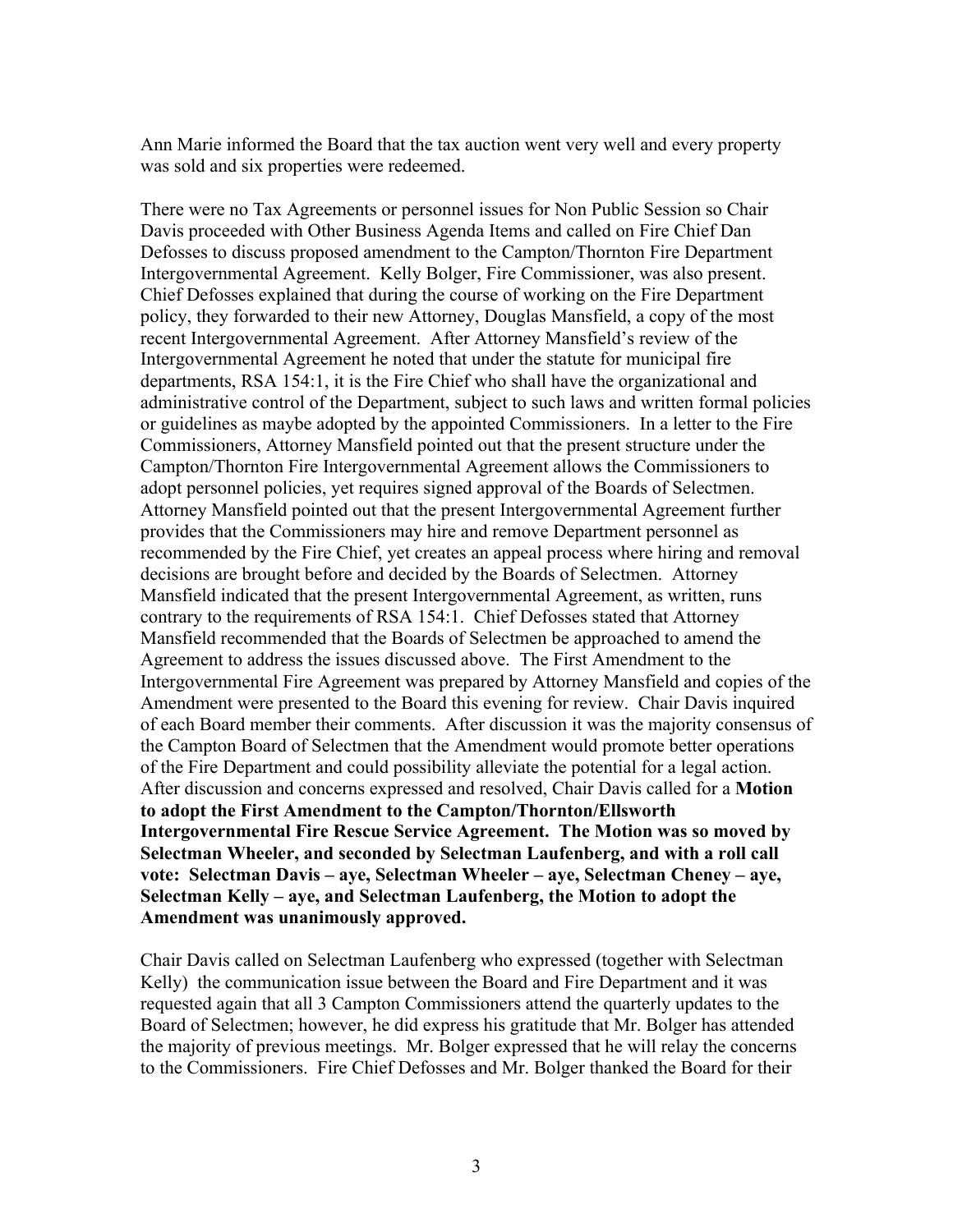cooperation and the Board wished them well on discussing the adoption with the Towns of Thornton and Ellsworth.

Chair Davis continued the meeting by calling on Mr. Cote of Townline Cooperative Park regarding 32 Carla Court. Mr. Cote confirmed that the mobile home is in very poor shape and he plans on tearing the mobile home down. Mr. Cote is inquiring this evening if the Board would agree to a property tax abatement. Ann Marie explained that previously, an abatement was sought by the previous owners of the mobile home park; but at that time, the previous owners were interested in utilizing the mobile home for park management purposes so with that in mind an abatement could not be sought. Mr. Cote, however, on behalf of the park, is seeking an abatement. Mr. Cote's plans are to put a better mobile home on the property. Ann Marie stated the present mobile home on the property is a 1970 home and is assessed at \$5,200.00. After discussion the t**he Board of Selectmen unanimously agreed to abate the property taxes, (without interest) at 32 Carla Court.** Ann Marie will draw up the abatement. Regarding the property at 27 Carla Court, a Writ of Possession is out on this mobile home and until the Court makes a decision, Mr. Cote will not be able to move forward; however, his plan is to tear this mobile home down also (if he receives ownership). Mr. Cote thanked the Board for their cooperation.

There being no further Other Business Agenda Items, Chair Davis continued the meeting with Other Business and called on Hannah Joyce, Town Clerk/Tax Collector. Mrs. Joyce informed the Board that the Old Home Day Committee met (which is now down to a "skeleton" committee) and Mrs. Joyce informed the Board that they can no longer operate with a skeleton committee. With this in mind, she inquired if the Board has any plans for the upcoming Town of Campton's  $250<sup>th</sup>$  Birthday. Mrs. Joyce indicated she had no further business to discuss. Chair Davis informed Mrs. Joyce that the Board will discuss this issue this evening as it is listed on the Board's Tracking Report.

Chair Davis then called on Robert "Butch" Bain who indicated he wanted to give the Board an update on the paving. He informed the Board that GMI Asphalt will be back to do the top coat paving this week, possibly Wednesday and they will start on Bog Road. Mr. Bain had no further business to discuss.

Chair Davis continued the meeting with Selectmen's Input and called on Selectman Laufenberg. Selectman Laufenberg requested that there be a small change in the format of the Board of Selectmen's Minutes by adding "continuous numbering" of lines in the draft Minutes. He also requested that "bold" type be used in the text for the results of votes taken at the meetings. Ms. Dewey will start using the new format commencing with the October 19, 2015 Minutes.

Chair Davis called on Selectman Laufenberg who presented a revision to the Tax Agreement Policy & Criteria which the Board reviewed and discussed this evening. After discussion, **Chair Davis called for a Motion to adopt the revised Tax Agreement Policy & Criteria presented 10/19/2015. Selectman Laufenberg made the Motion to adopt the revision to the Tax Agreement Policy & Criteria. The**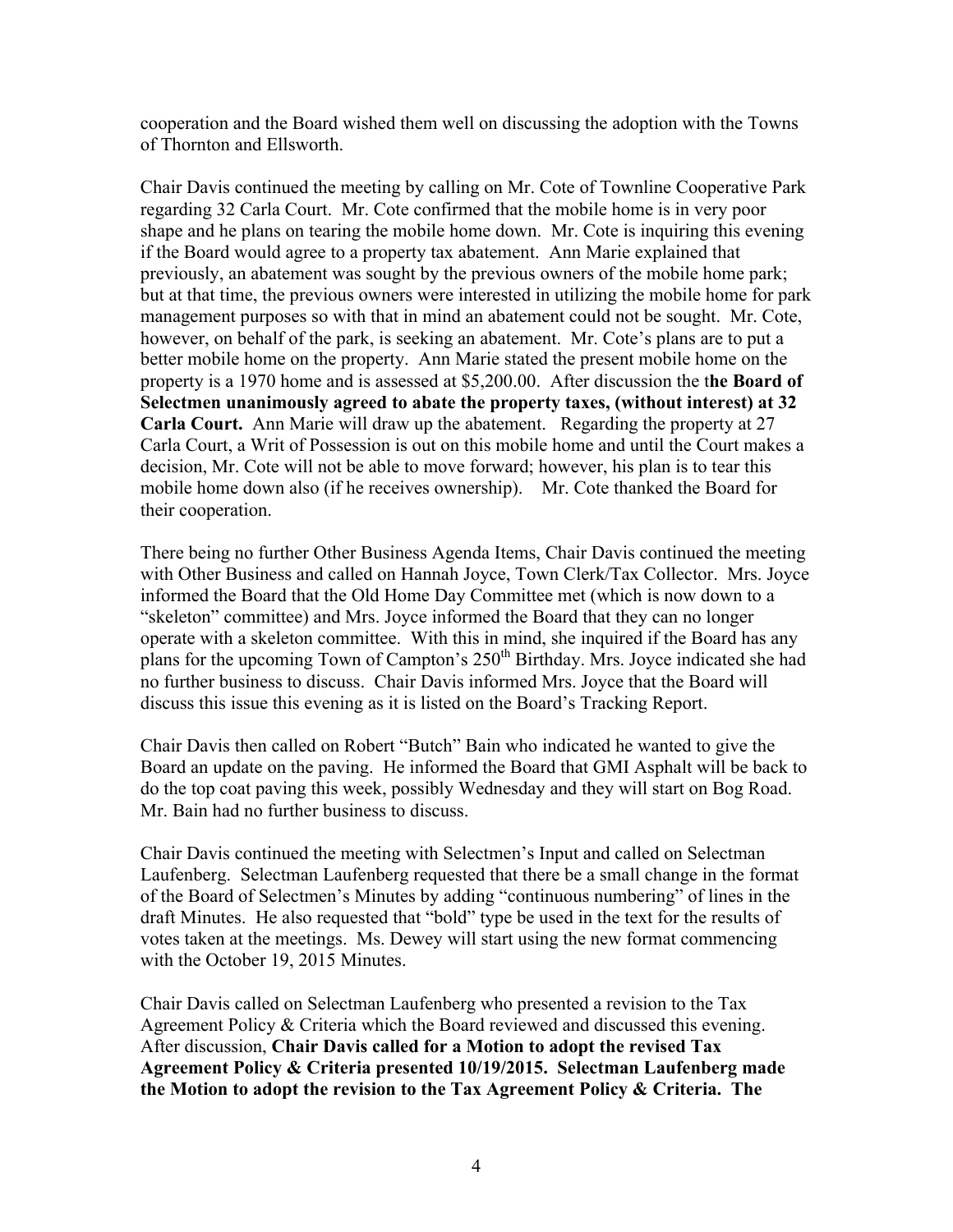## **Motion was seconded by Selectman Cheney, and with a roll call vote: Selectman Davis – aye, Selectmen Wheeler – aye, Selectman Cheney – aye, Selectman Kelly – aye, and Selectman Laufenberg – aye, the revised Tax Agreement Policy & Criteria was adopted on October 19, 2015.**

Chair Davis then distributed to the Board a "Tracking Report" which she drafted. The first item on the report pertained to the  $250<sup>th</sup>$  Anniversary Celebration of the Town to be held in 2016. Chair Davis stated that Committee members need to be appointed and she would like to know how the Board would like to go about getting volunteers. It was suggested that information be placed on the web page; that emails be sent to all registered individuals that signed up on the web site for email notices; place an ad in the newspaper; perhaps the Fire Department could post the information on their board; and Selectmen Laufenberg will place an information notice in the applicable spot at Plymouth State University. The deadline date for responding was established for November 9, 2015.

Chair Davis called on Mrs. Joyce who stated the present Old Home Day Committee voted to dissolve and there is a \$2,500.00 balance in the bank account and she suggested it be turned over to the appointed Campton's  $250<sup>th</sup>$  Celebration Committee. Mrs. Joyce also indicated that certainly previous Old Home Day Committee members would be willing to share with new members what they found that worked and what they found that did not work. The Board thanked Mrs. Joyce and the Committee members for the support offered.

The next item on the Tracking Report is DOT street lighting discontinuance at Exit 28 and junction of Route 49 and Route 175. Selectman Laufenberg stated that he was unable to attend the DOT meeting on October  $15<sup>th</sup>$ ; however, he will follow-up with Commissioner Cass who indicated the lighting proposal will be re-examined.

Item #3 on the Tracking Report pertains to CIP development. Selectman Laufenberg stated that once the Planning Board finishes the Master Plan, the CIP Committee will move forward.

Item #4 on the Tracking Report is in reference to self-appraisal reviews. Chair Davis will contact Selectman Cheney to set up a date to move forward with reviews.

Item #5 pertains to the HR Committee, Board and Town Attorney to review and update Employee handbook. This will be tracked for a date in the future.

Item #6 pertains to Deposit & Investment Policy updating which is usually done in October. This item will be tracked for a date in the future.

Item #7 is in regard to Establishment of Economic Development Committee. Selectman Laufenberg indicated this item got "shelfed"; (because of other priorities) however, he will be back on track with that item.